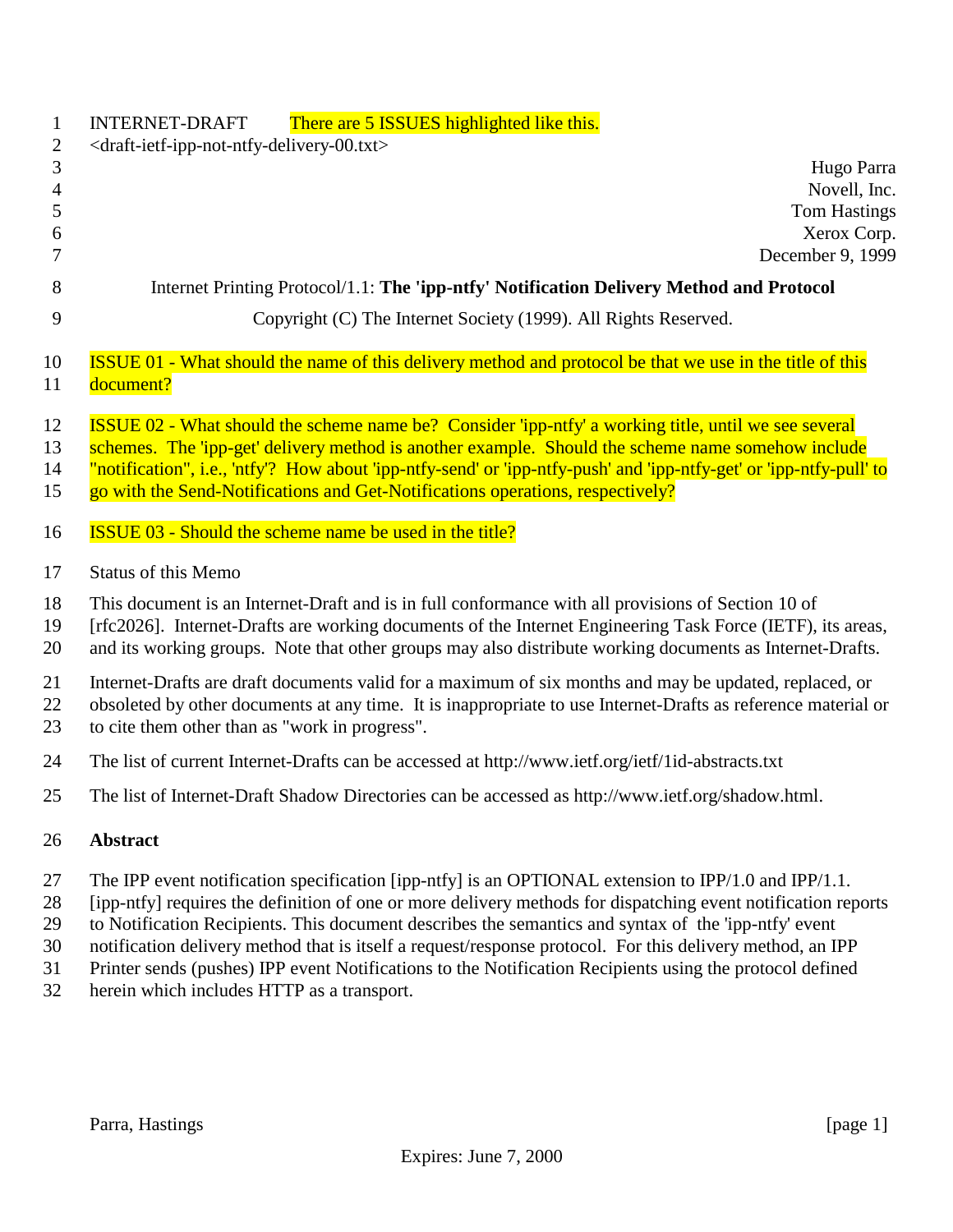- The full set of IPP documents includes:
- Design Goals for an Internet Printing Protocol [RFC2567]
- Rationale for the Structure and Model and Protocol for the Internet Printing Protocol [RFC2568]
- Internet Printing Protocol/1.1: Model and Semantics (this document)
- Internet Printing Protocol/1.1: Encoding and Transport [ipp-pro]
- Internet Printing Protocol/1.1: Implementer's Guide [ipp-iig]
- Mapping between LPD and IPP Protocols [RFC2569]
- 

The "Design Goals for an Internet Printing Protocol" document takes a broad look at distributed printing

- functionality, and it enumerates real-life scenarios that help to clarify the features that need to be included
- in a printing protocol for the Internet. It identifies requirements for three types of users: end users,
- 44 operators, and administrators. It calls out a subset of end user requirements that are satisfied in IPP/1.0. A
- few OPTIONAL operator operations have been added to IPP/1.1.
- The "Rationale for the Structure and Model and Protocol for the Internet Printing Protocol" document
- describes IPP from a high level view, defines a roadmap for the various documents that form the suite of
- IPP specification documents, and gives background and rationale for the IETF working group's major
- decisions.
- The "Internet Printing Protocol/1.1: Encoding and Transport" document is a formal mapping of the abstract
- operations and attributes defined in the model document onto HTTP/1.1 [RFC2616]. It defines the
- encoding rules for a new Internet MIME media type called "application/ipp". This document also defines
- the rules for transporting a message body over HTTP whose Content-Type is "application/ipp". This
- document defines a new scheme named 'ipp' for identifying IPP printers and jobs.
- The "Internet Printing Protocol/1.1: Implementer's Guide" document gives insight and advice to
- implementers of IPP clients and IPP objects. It is intended to help them understand IPP/1.1 and some of the

considerations that may assist them in the design of their client and/or IPP object implementations. For

- example, a typical order of processing requests is given, including error checking. Motivation for some of
- the specification decisions is also included.
- The "Mapping between LPD and IPP Protocols" document gives some advice to implementers of gateways
- between IPP and LPD (Line Printer Daemon) implementations.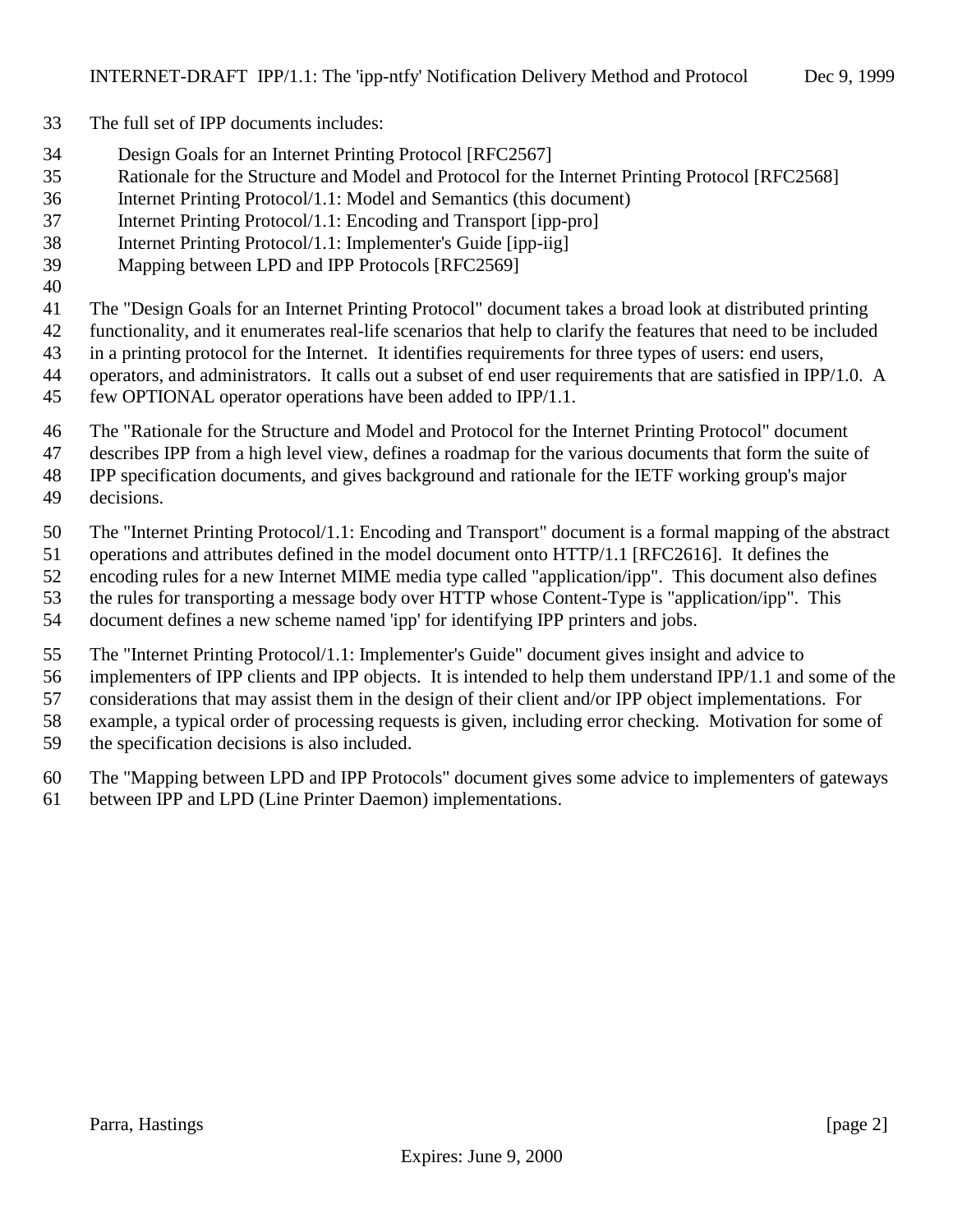| 62                               |                                                   |  |
|----------------------------------|---------------------------------------------------|--|
| 63                               | <b>Table of Contents</b>                          |  |
| 64                               | 1                                                 |  |
| 65                               | $\overline{2}$                                    |  |
| 66                               | 3                                                 |  |
| 67<br>68<br>69<br>70<br>71       | $\overline{4}$<br>4.1<br>4.1.1<br>4.1.2           |  |
| 72<br>73<br>74<br>75<br>76<br>77 | $5\overline{)}$<br>5.1<br>5.2.1<br>5.2.2<br>5.2.3 |  |
| 78                               | 6                                                 |  |
| 79                               | $\tau$                                            |  |
| 80                               | 8                                                 |  |
| 81<br>82                         | 9<br>9.1                                          |  |
| 83                               | 10                                                |  |
| 84                               | 11                                                |  |
| 85                               |                                                   |  |

86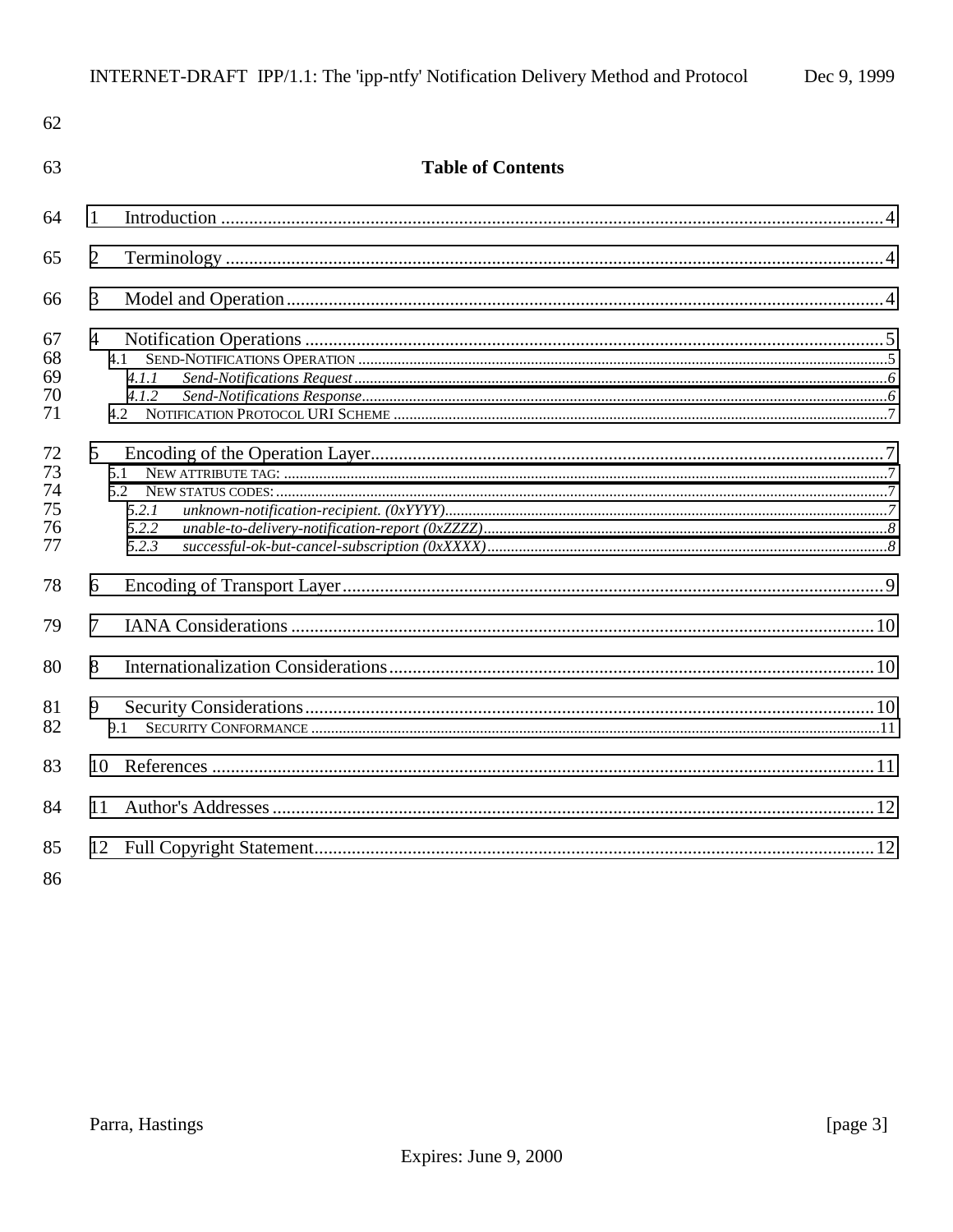<span id="page-3-0"></span>

### **1 Introduction**

 IPP Printers that support the OPTIONAL IPP event notification extension [ipp-ntfy] either a) accept, store, and use notification Subscriptions to generate notification reports and implement one or more delivery

- methods for notifying interested parties, or b) support a subset of these tasks and farm out the remaining
- tasks to a Notification Delivery Service. The 'ipp-ntfy' event notification delivery method specified in this
- document is itself a request/response protocol that may be used in a variety of notification scenarios. Its
- primary intended use is for IPP Printers to send (push) event notifications to Notification Recipients using
- the IPP Send-Notifications operation over HTTP. However, it may also be used by IPP Printers to send
- notification to Notification Services and by Notification Delivery Services to send notifications to the Ultimate Notification Recipients (see [ipp-ntfy]). Furthermore, this protocol can be extended in the future
- to add other operations, such as querying a Notification Recipient for its capabilities.

# **2 Terminology**

 This document uses terms such as "attributes", "keywords", and "support". These terms have special meaning and are defined in the model terminology [ipp-mod] section 12.2.

- Capitalized terms, such as MUST, MUST NOT, REQUIRED, SHOULD, SHOULD NOT, MAY, NEED
- NOT, and OPTIONAL, have special meaning relating to conformance. These terms are defined in [ipp-
- mod] section 12.1 on conformance terminology, most of which is taken from RFC 2119 [RFC2119].
- This section defines the following additional terms that are used throughout this document:
- REQUIRED: if an implementation supports the extensions described in this document, it MUST support a REQUIRED feature.
- OPTIONAL: if an implementation supports the extensions described in this document, it MAY support an OPTIONAL feature.
- Event Notification (Notification for short) See [ip-ntfy]
- Notification Source See [ipp-ntfy]
- Notification Recipient See [ipp-ntfy]
- Subscription object See [ipp-ntfy]
- Ultimate Notification Recipient See [ipp-ntfy]

## **3 Model and Operation**

- In the IPP Notification Model [ipp-ntfy], one or more Per-Job Subscriptions can be supplied in the Job
- Creation operation or OPTIONALLY as subsequent Create-Job-Subscription operations; one Per-Printer Subscription can be supplied in the Create-Printer operation. The client that creates these Subscription
- objects becomes the owner of the Subscription object.
- When creating each Subscription object, the client supplies the "notify-recipient" (uri) attribute. The
- "notify-recipient" attribute specifies both a single Notification Recipient that is to receive the Notifications

Parra, Hastings [page 4]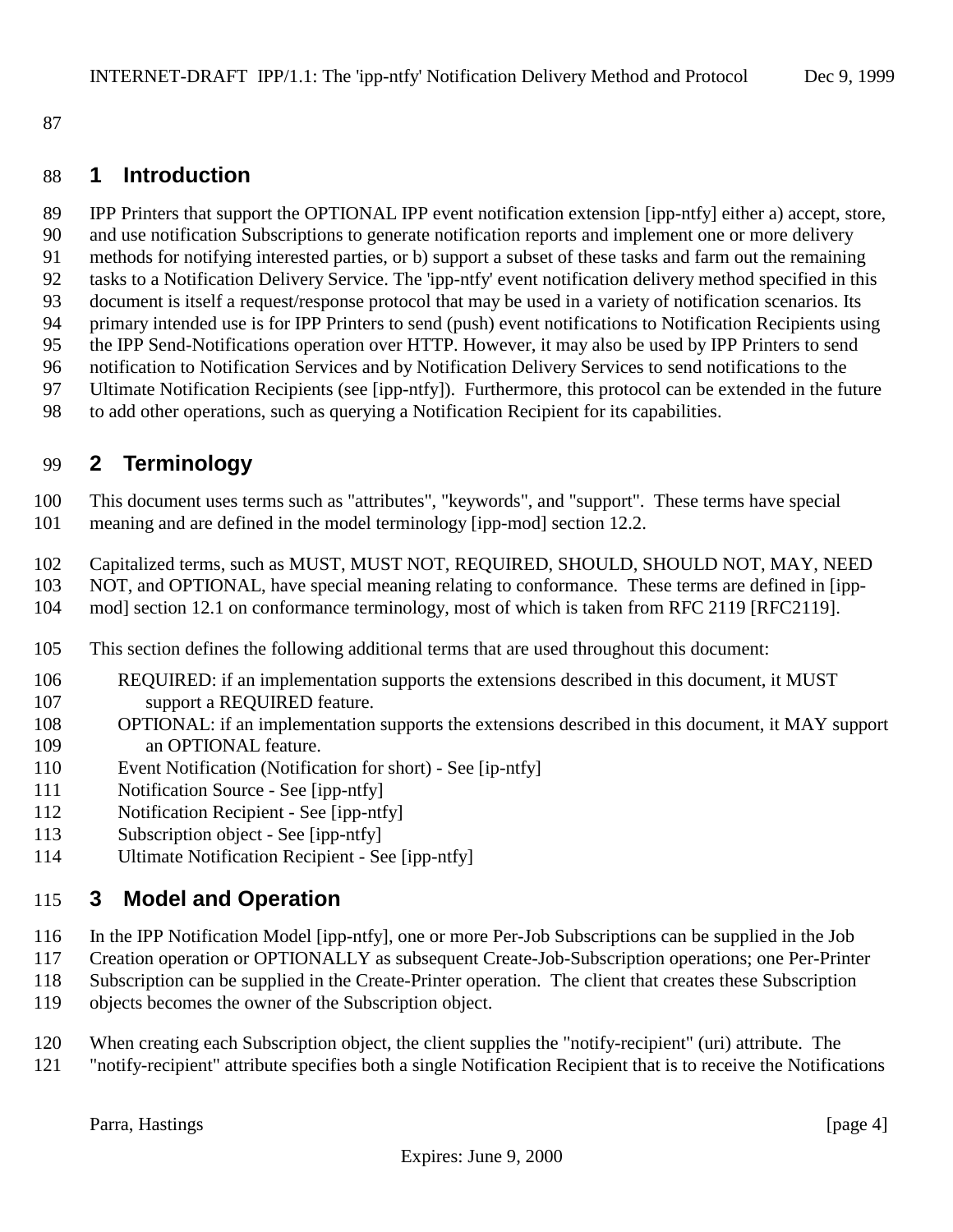- <span id="page-4-0"></span>when subsequent events occur and the method for notification delivery that the IPP Printer is to use. For
- the Notification delivery method defined in this document, the notification method is 'ipp-ntfy' and the rest
- of the URI is the address of the Notification Recipient to which the IPP Printer will send the Send-
- Notifications operations using HTTP as a transport.
- The 'ipp-ntfy' event notification delivery method defined in this document is also a client/server protocol.
- The "client" in this HTTP relationship is the Notification Source described in [ipp-ntfy] while the "server"
- is the Notification Recipient. The Notification Source invokes the Send-Notifications operation supported
- by the 'ipp-ntfy' notification protocol to communicate IPP event Notification contents to the Notification
- Recipient. The Notification Recipient only conveys information to the Notification Source in the form of
- responses to the operations initiated by the Notification Source.
- All requests defined for this protocol will be issued as HTTP POST operations and their corresponding
- HTTP notification responses will be returned in the responses to those HTTP POST operations. Hence,
- Notification Sources that implement the 'ipp-ntfy' delivery method and protocol will need to include an
- HTTP client stack while notification recipients that implement this protocol will need to support an HTTP
- server stack (see section [6](#page-8-0) for more details).

# **4 Notification Operations**

- The Notification Source composes the information defined for an IPP Notification [ipp-ntfy] and sends it
- using the Sent-Notifications operation to the Notification Recipient supplied in the Subscription object.
- The 'ipp-ntfy' delivery method and notification protocol makes extensive use of the operations model
- defined by IPP [rfc2566]. This includes, the use of a URI as the identifier for the target of each operation,
- the inclusion of a version number, operation-id, and request-id in each request, and the definition of
- attribute groups. The Send-Notifications operation uses the Operation Attributes group, but currently has no
- need for the Unsupported Attributes, Printer Object Attributes, and Job-Object Attributes groups. However,
- it uses a new attribute group, the Generic Attributes group.
- 146 ISSUE 04 Ok to add a "Generic Attributes" group tag to [ipp-pro], instead of adding a special tag for each
- 147 new object and/or operation that needs a different set of attributes than Job or Printer? The same issue for
- 148 the Subscription object in [ipp-ntfy]. Either we define separate tags for both or use a single generic tag for
- 149 both and future objects and attribute groups.
- In its 1.0 version, the 'ipp-ntfy' delivery method and notification protocol is composed of a single operation,
- but may be extended in the future as needed (e.g., to find out specific capabilities of an 'ipp-ntfy'
- Notification Recipient). The operation currently defined is Send-Notifications.

## **4.1 Send-Notifications Operation**

- This REQUIRED operation allows a Notification Source to send one or more Notifications to a Notification
- Recipient using HTTP. The operation has been tailored to accommodate the current definition of IPP
- Notification [ipp-ntfy].

Parra, Hastings [page 5]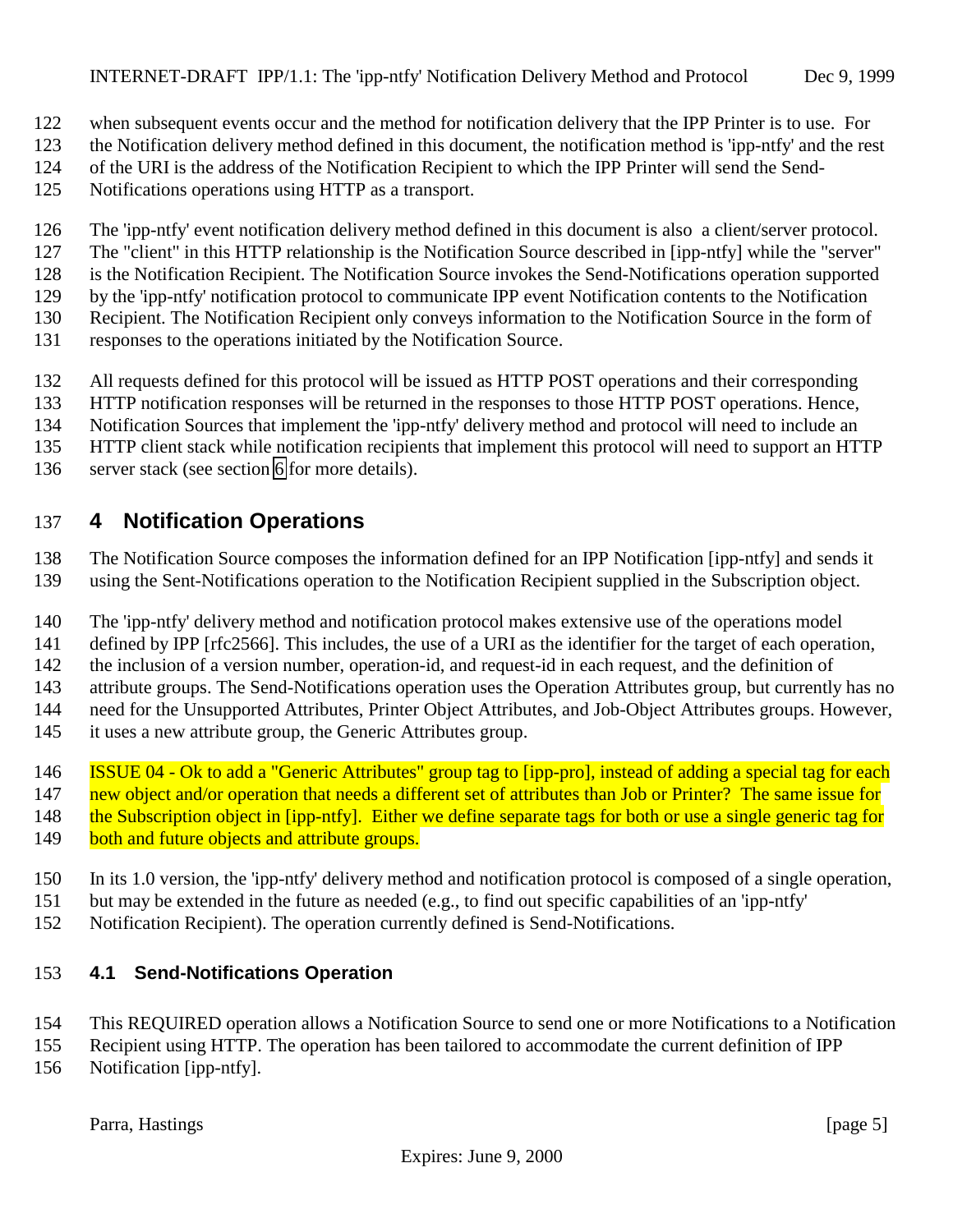- <span id="page-5-0"></span>Both Machine-Consumable and Human-Consumable notifications may be sent to a Notification Recipient
- through this operation.

#### **4.1.1 Send-Notifications Request**

- The following groups of attributes are part of the Send-Notifications Request:
- Group 1: Operation Attributes
- Natural Language and Character Set:
- 

 The "attributes-charset" and "attributes-natural-language" attributes ads defined in [rfc 2566] 164 section 3.1.4.1.

Target:

- The URI of the 'ipp-ntfy' Notification Recipient.
- Group 2 to N: Notification Attributes
- "human-readable-report" (text)
- The 'ipp-ntfy' Notification Source OPTIONALLY supports this attribute. This attribute is a text string generated by the IPP printer or Notification Delivery Service from the contents of the IPP Notification suitable for human consumption. If the Notification Source supports this attribute, it MUST supply this attribute if the Subscription object contains the "notify-text-format" (mimeMediaType) attribute. The text value of this attribute MUST be localized in the charset identified by the "notify-charset" (charset) attribute and the natural language identified by the notify- natural-language" (naturalLanguage) attribute supplied in the associated Subscription object that generates this event Notification. The format of the text value is specified by the value of the "notify-text-format" (mimeMediaType) supplied in the associated Subscription object.
- ISSUE 5 Ok to extend Notification Model to allow a single notification to have both Human Consumable form and Machine Consumable form when the client asks for Human Consumable **form by supplying the "notify-text-format" attribute rather than the Human Consumable being sent** instead or in addition to the Machine Consumable using MIME multi-part-related?
- All of the REQUIRED attributes and any of the OPTIONAL attributes indicated in [ipp-ntfy] for a Push event Notification, including "notify-text-format-type" (mimeMediaType), if the "human-readable- report" (text) attribute is included, so that the Notification Recipient will know the text format of the "human-readable-report" (text) attribute value.

These attributes communicate the same information as the notification attributes by the same name

described in sections 7.4, 7.5, and 7.6 of [ipp-ntfy]. The rules that govern when each individual attribute

MUST or MAY be included in this operation precisely mirror those specified in [ipp-ntfy].

### **4.1.2 Send-Notifications Response**

The 'ipp-ntfy' Notification Recipient returns a status code for the entire operation and one for each

- Notification Report in the request if the operation's status code is other than "success-ok". If the 'ipp-ntfy'
- notification listener receives a Notification report that it can't pair up with a subscription it knows about, it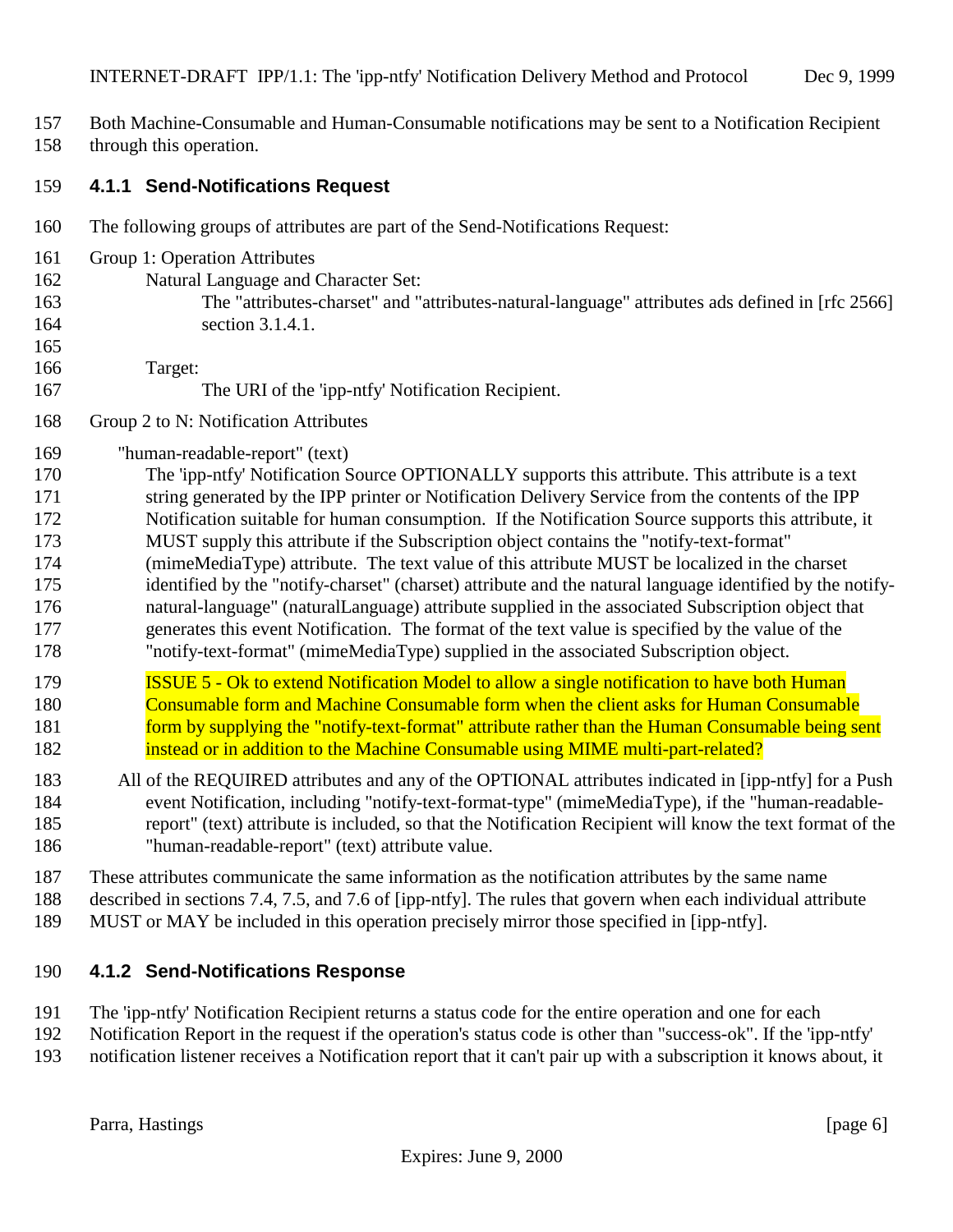- <span id="page-6-0"></span> can return an error status-code to indicate that events associated with that subscription should no longer be sent to it.
- Group 1: Operation Attributes
- Natural Language and Character Set:
- The "attributes-charset" and "attributes-natural-language" attributes ads defined in [rfc 2566] section 3.1.4.1.
- Group 2 to N: Notification Attributes
- "notification-report-status-code" (type2 enum)
- Indicates whether the 'ipp-ntfy' Notification Recipient was able to consume the n-th Notification Report.

#### **4.2 Notification Protocol URI Scheme**

The 'ipp-ntfy' event notification delivery method uses the 'ipp-ntfy' URI scheme in the "notify-recipients"

attribute in the Subscription object in order to indicate the event notification delivery method defined in this

document. The remainder of the URI indicates the host and address of the Notification Recipient that is to

receive the Send-Notification operation.

 REPEAT OF ISSUE 02 - What should the scheme name be? Consider 'ipp-ntfy' a working title, until we 209 see several schemes. The 'ipp-get' delivery method is another example. Should the scheme name somehow 210 include "notification", i.e., 'ntfy'? How about 'ipp-ntfy-send' or 'ipp-ntfy-push' and 'ipp-ntfy-get' or 'ipp-ntfy-211 pull' to go with the Send-Notifications and Get-Notifications operations, respectively?

## **5 Encoding of the Operation Layer**

 The 'ipp-ntfy' event notification delivery method and protocol uses the same operation layer encoding model and syntax as IPP [ipp-pro] with two extensions:

#### **5.1 New attribute tag:**

- a) A new attribute tag is defined:
- 217 generic-attributes-tag =  $%x07$ ; tag of 7

#### **5.2 New status codes:**

b) The following status codes are defined:

#### **5.2.1 unknown-notification-recipient. (0xYYYY)**

- The Notification Recipient returns this status code in order to indicate that the intended Ultimate
- Notification Recipient is not known to the Notification Recipient.

Parra, Hastings [page 7]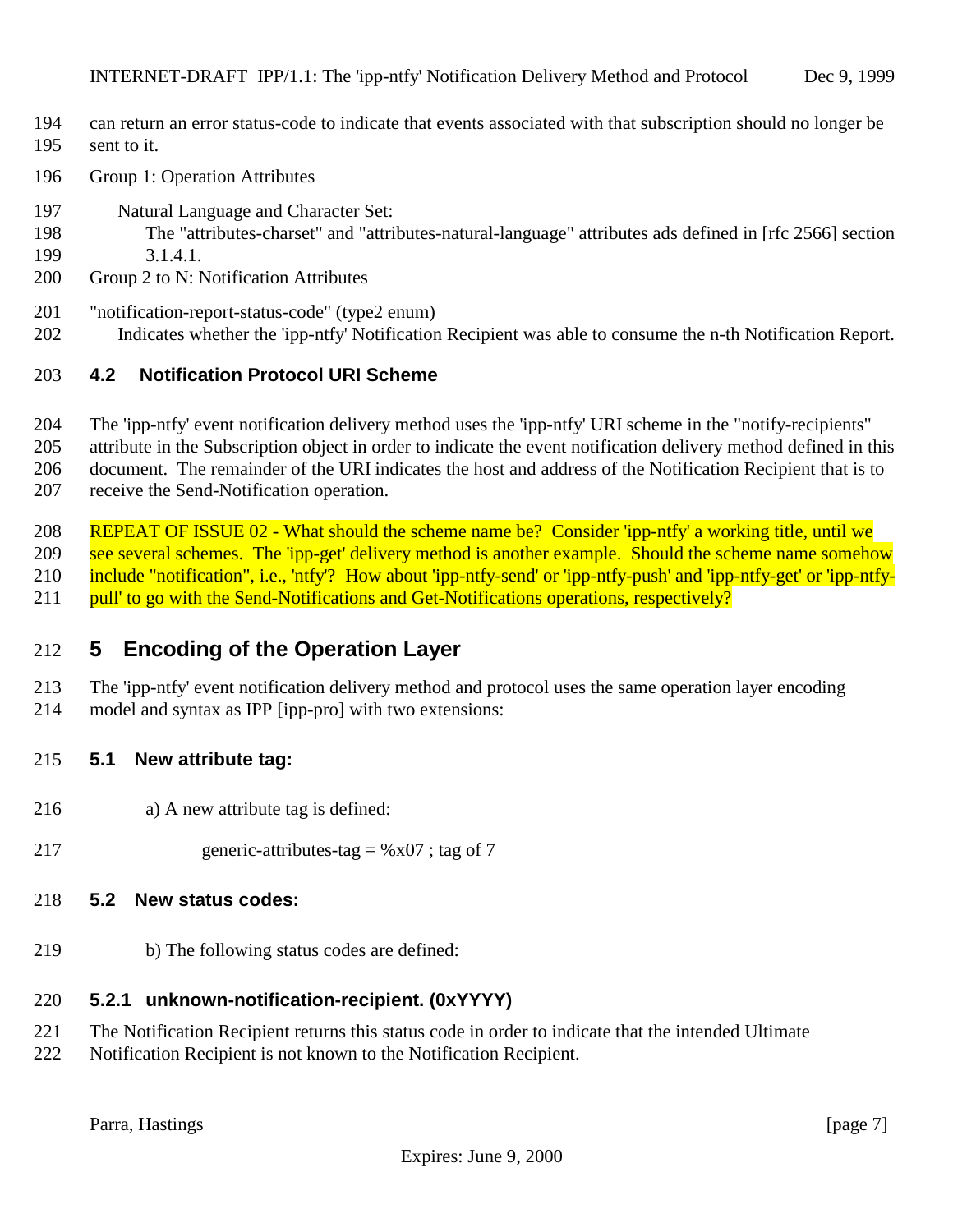#### <span id="page-7-0"></span>**5.2.2 unable-to-delivery-notification-report (0xZZZZ)**

The Notification Recipient returns this status code in ordre to indicate that it was unable to deliver the event

Notification to the intended Ultimate Notification Recipient.

#### **5.2.3 successful-ok-but-cancel-subscription (0xXXXX)**

The Notification Recipient indicates that it no longer wants to receive Notifications for this Subscription

object. Therefore, the Subscription object is canceled. Note: this status code allows the Notification

Recipient to cancel a Subscription object without having to be the owner of the Subscription object. Only

the owner of the Subscription object can cancel a Subscription object using the Cancel-Subscription

operation.

| 234        |                                   |                     |
|------------|-----------------------------------|---------------------|
| 235        | version-number                    | 2 byte              |
| 236<br>237 | operation-id                      | 2 bytes             |
| 238<br>239 | request-id                        | 4 bytes             |
| 240<br>241 | operation-attributes-tag   1 byte |                     |
| 242<br>243 | natural-language-attribute        | u bytes             |
| 244<br>245 | charset-attribute                 | v bytes             |
| 246<br>247 | target-attribute                  | w bytes             |
| 248        |                                   |                     |
| 249<br>250 | generic-attributes-tag            | 1 byte<br>1 or more |
| 251<br>252 | notification-attr-list            | x bytes             |
| 253        | end-of-attributes-tag             | 1 byte              |
| 254        |                                   |                     |

The encoding for the Send-Notification Request consists of:

Where:

 *version-number* is made up of a major-version-number of %d1 and a minor-version-number of %d0 indicating the 1.0 version of the 'ipp-ntfy' event notification delivery method and protocol.

*operation-id*, in the 1.0 version of the protocol, can only be 0x00003, Send-Notification.

 *request-id* is any 4 byte number provided by the notification source and must be matched by the notification recipient in the corresponding response to a request. It assists the notification source in associating

operation responses with their corresponding requests. Note that this request id is independent of the

request id embedded in the notification report, which is opaque to the delivery method but assists the

notification recipient order and identity missing or duplicate notification reports.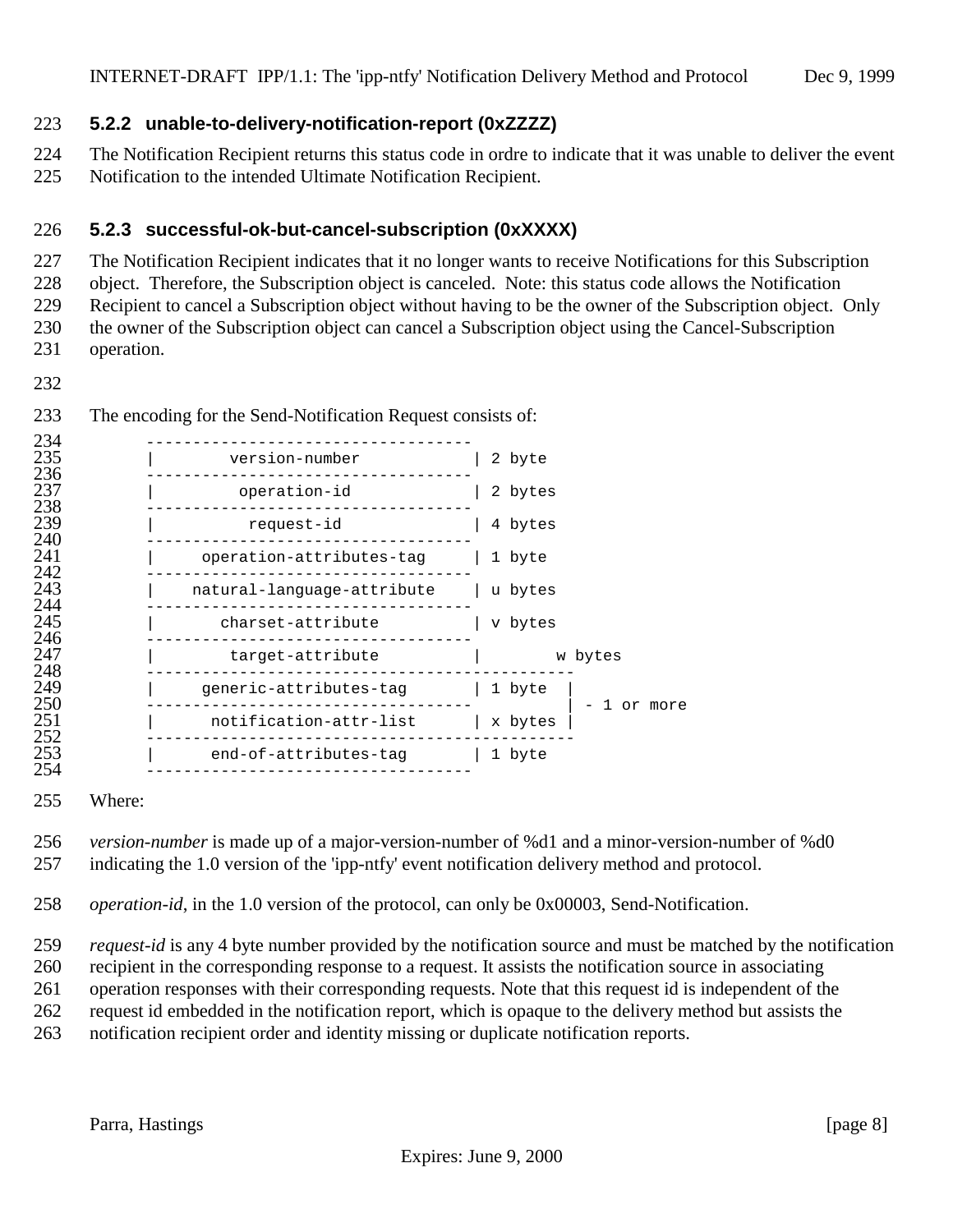- <span id="page-8-0"></span>*operation-attribute tag, natural-language-attribute, charset-attribute, target-attribute, and end-of-*
- *attributes-tag* have the same syntax and semantics as in [ipp-pro].
- *notification-attr-list* contains a list of the attributes that make up a single notification (see section 2 above) encoded using the syntax specified in [ipp-pro].

| 269               |                                   |                      |
|-------------------|-----------------------------------|----------------------|
| 270<br>271        | version-number                    | 2 byte               |
| 272               | status-code                       | 2 bytes              |
| 273<br>274        | request-id                        | 4 bytes              |
| 275<br>276        | operation-attributes-tag   1 byte |                      |
| 277<br>278        | natural-language-attribute        | u bytes              |
| 279<br>280        | charset-attribute                 | v bytes              |
| 281<br>282        | target-attribute                  | w bytes              |
| 283<br>284        | generic-attributes-tag   1 byte   |                      |
| 285<br>286        | ntfy-status-code                  | l or more<br>2 bytes |
| 287<br>288<br>289 | end-of-attributes-tag   1 byte    |                      |

The encoding for the Send-Notification Response consists of:

## **6 Encoding of Transport Layer**

- HTTP/1.1 [rfc2616] is the transport layer for this protocol.
- The operation layer has been designed with the assumption that the transport layer contains the following information:
- the URI of the target job or printer operation.
- the total length of the data in the operation layer, either as a single length or as a sequence of chunks each with a length.
- It is REQUIRED that an 'ipp-ntfy' Notification Recipient implementation support HTTP over the IANA assigned Well Known Port XXX (the 'ipp-ntfy' notification protocol default port), though a notification recipient implementation MAY support HTTP over some other port as well.
- Each HTTP operation MUST use the POST method where the request-URI is the object target of the operation, and where the "Content-Type" of the message-body in each request and response MUST be

Parra, Hastings [page 9]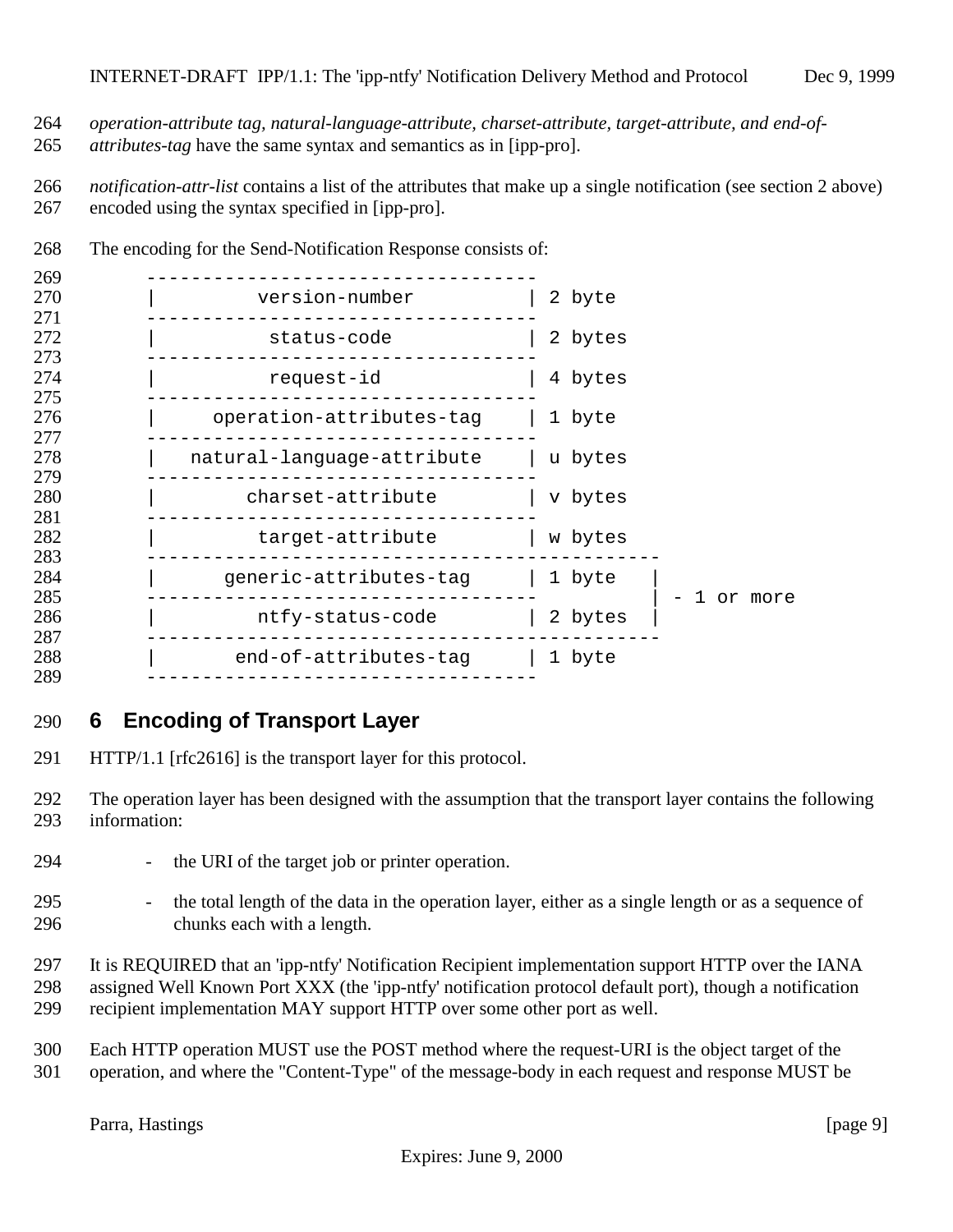<span id="page-9-0"></span>"application/ipp-ntfy". The message-body MUST contain the operation layer and MUST have the syntax

- described in section 3, "Encoding of Operation Layer". An 'ipp-ntfy' Notification Source implementation
- MUST adhere to the rules for a client described for HTTP1.1 [rfc2616]. An 'ipp-ntfy' Notification Recipient
- implementation MUST adhere the rules for an origin server described for HTTP1.1 [rfc2616].
- An 'ipp-ntfy' Notification Source sends a response for each request that it receives. If a notification recipient
- detects an error, it MAY send a response before it has read the entire request. If the HTTP layer of the
- Notification Recipient completes processing the HTTP headers successfully, it MAY send an intermediate
- response, such as "100 Continue", with no notification data before sending the notification response. The
- 'ipp-ntfy' Notification Sources MUST expect such a variety of responses from notification recipients. For further information on HTTP/1.1, consult the HTTP documents [rfc2616].
- 
- An 'ipp-ntfy' Notification Recipient (server) MUST support chunking for HTTP notification requests, and
- an 'ipp-ntfy' Notification Source (client) MUST support chunking for HTTP notification responses
- according to HTTP/1.1[rfc2616]. Note: this rule causes a conflict with non-compliant implementations of
- HTTP/1.1 that don't support chunking for POST methods, and this rule may cause a conflict with non-
- compliant implementations of HTTP/1.1 that don't support chunking for CGI scripts

# **7 IANA Considerations**

 IANA will be asked to register this 'ipp-ntfy' notification delivery scheme and protocol and will be asked to assign a default port.

# **8 Internationalization Considerations**

- When the client requests Human Consumable form by supplying the "notify-text-format" operation attribute (see [ipp-ntfy]), the IPP Printer (or any Notification Service that the IPP Printer might be configured to use)
- supplies and localizes the text value of the "human-readable-report" attribute in the Notification according
- to the charset and natural language requested in the notification subscription.

# **9 Security Considerations**

- The IPP Model and Semantics document [ipp-mod] discusses high level security requirements (Client
- Authentication, Server Authentication and Operation Privacy). Client Authentication is the mechanism by
- which the client proves its identity to the server in a secure manner. Server Authentication is the mechanism
- by which the server proves its identity to the client in a secure manner. Operation Privacy is defined as a
- mechanism for protecting operations from eavesdropping.
- The Notification Recipient can cancel unwanted Subscriptions created by other parties without having to be
- the owner of the subscription by returning the 'successful-ok-but-cancel-subscription' status code in the Send-Notifications response returned to the Notification Source.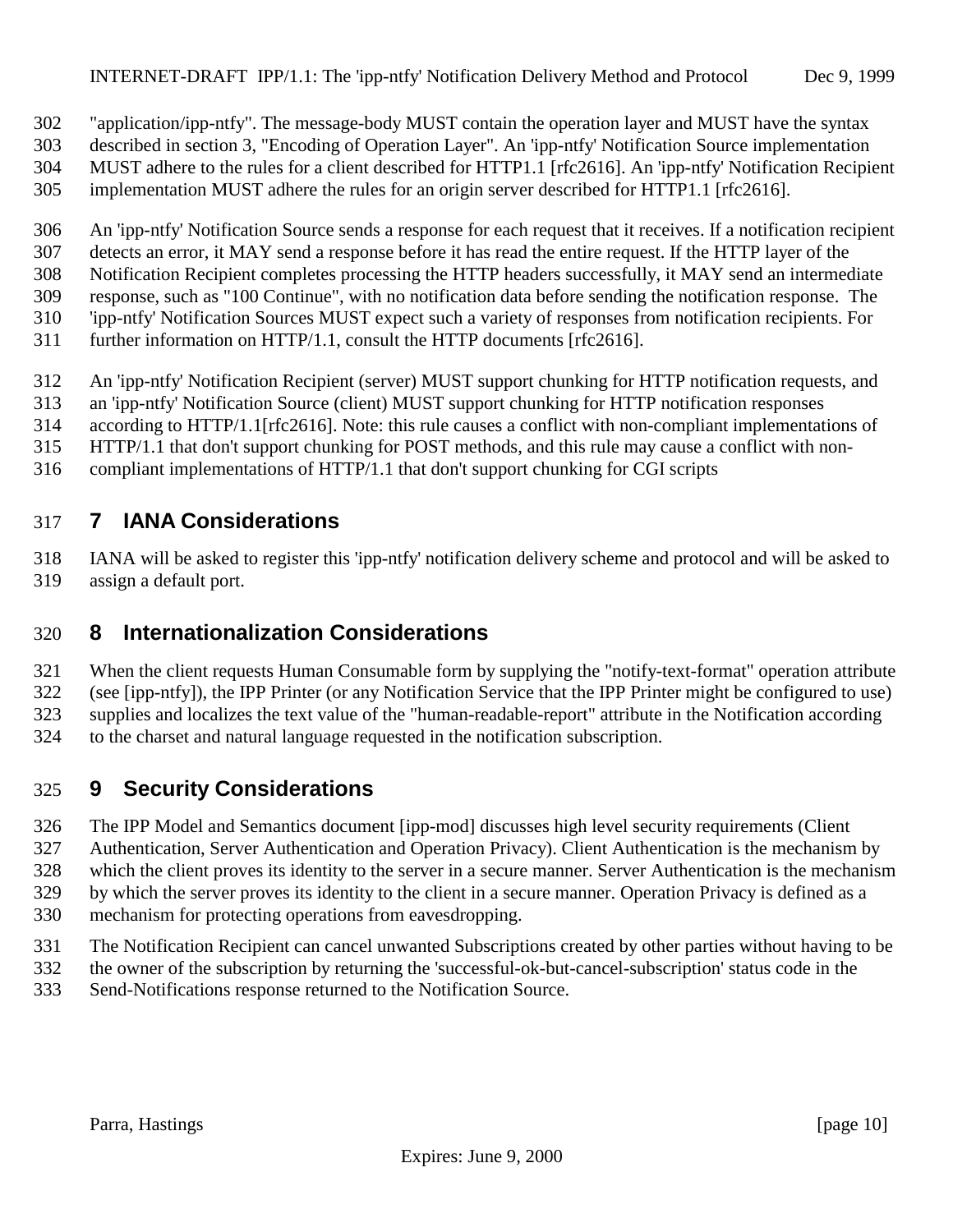### <span id="page-10-0"></span>**9.1 Security Conformance**

 Notification Sources (client) MAY support Digest Authentication [rfc2617]. If Digest Authentication is supported, then MD5 and MD5-sess MUST be supported, but the Message Integrity feature NEED NOT be supported.

- .
- .

 Notification Recipient (server) MAY support Digest Authentication [rfc2617]. If Digest Authentication is supported, then MD5 and MD5-sess MUST be supported, but the Message Integrity feature NEED NOT be supported.

- Notification Recipients MAY support TLS for client authentication, server authentication and operation
- privacy. If a notification recipient supports TLS, it MUST support the
- TLS\_DHE\_DSS\_WITH\_3DES\_EDE\_CBC\_SHA cipher suite as mandated by RFC 2246 [rfc2246]. All
- other cipher suites are OPTIONAL. Notification recipients MAY support Basic Authentication (described
- in HTTP/1.1 [rfc2616]) for client authentication if the channel is secure. TLS with the above mandated
- cipher suite can provide such a secure channel.

### **10 References**

- [ipp-mod]
- R. deBry, T. Hastings, R. Herriot, S. Isaacson, P. Powell, "Internet Printing Protocol/1.0: Model and Semantics", <draft-ietf-ipp-model-v11-04.txt>, June, 1999.
- [ipp-ntfy]

| 354 | Isaacson, S., Martin, J., deBry, R., Hastings, T., Shepherd, M., Bergman, R., "Internet Printing                                    |
|-----|-------------------------------------------------------------------------------------------------------------------------------------|
| 355 | Protocol/1.1: IPP Event Notification Specification", <draft-ietf-ipp-not-spec-01.txt>, October 14,</draft-ietf-ipp-not-spec-01.txt> |
| 356 | 1999.                                                                                                                               |

[ipp-pro]

 Herriot, R., Butler, S., Moore, P., Tuner, R., "Internet Printing Protocol/1.1: Encoding and Transport", draft-ietf-ipp-protocol-v11-03.txt, June, 1999.

[rfc2026]

S. Bradner, "The Internet Standards Process -- Revision 3", RFC 2026, October 1996.

[rfc2616]

 R. Fielding, J. Gettys, J. Mogul, H. Frystyk, L. Masinter, P. Leach, T. Berners-Lee, "Hypertext Transfer Protocol - HTTP/1.1", RFC 2616, June 1999.